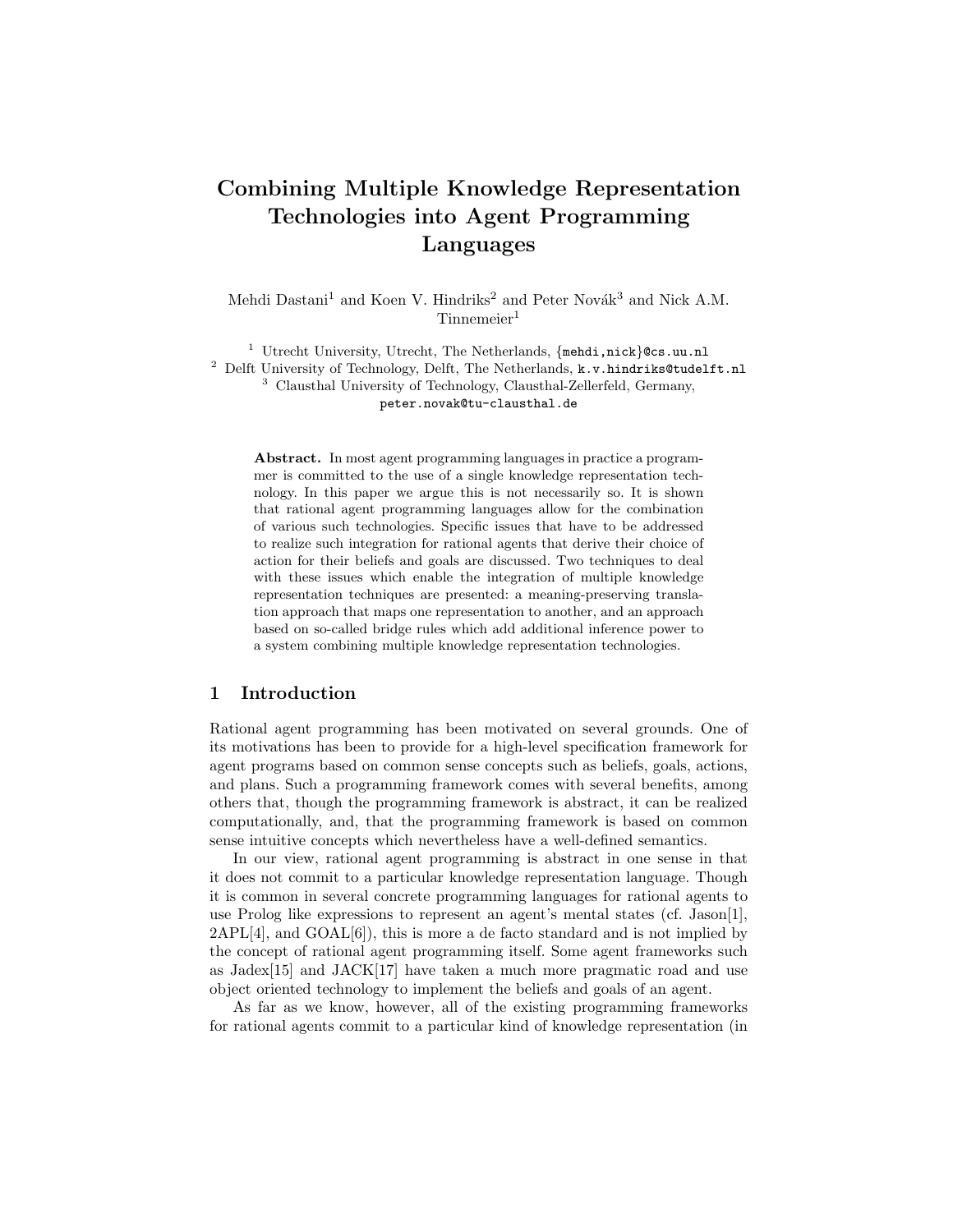the sense of Definition 1; see Section 2). In our view, this is not so much a limitation implied by rational agent programming per se. Moreover, we believe that rational agent programming has the integrative potential to facilitate and support the design and construction of agents that use multiple and various knowledge representation languages. In this sense, we are inspired by similar ideas of using various knowledge representation languages that motivated the knowledge interchange format project (KIF)[14].

As a motivating example to allow multiple knowledge representations for building rational agents consider Ape (Airport Passenger E-assistant), a mobile robot with the task of helping passengers by providing them flight schedules and getting them at the right gate on time. Ape needs to make decisions about, for example, who to serve first, and when to call for the assistance of airport personnel in case she cannot handle all requests in time. In practice, to support such decision-making, it may be best to use various representation technologies. For example, Ape could use Prolog to reason about various decision options, and may have access to a Geographic Information System (GIS) containing the topology of the airport and an Oracle database with the flight schedules.

The aim of this paper is to explore the use of multiple knowledge representations, not only between agents, but also within a single agent, both from a pragmatic, practical perspective as well as a theoretical perspective. One of the main motivations to do this stems from the fact that various knowledge representations come with various strengths and weaknesses which would be inherited by an agent program if such a program would be restricted to the use of only a single knowledge representation language. This point has also been particularly argued for by Marvin Minsky[12]. In this work, he argues that to organize intelligence multiple representations are required to do the job. We believe that rational agent programming may provide part of a solution for integrating such a multitude of representations in a clean and well-organized manner with applications in mind.

From a pragmatic point of view, we would also not like rational agent programming languages to commit a programmer to learn a new and specific knowledge representation language that comes with the agent programming language. Learning to program rational agents should not necessarily mean also learning a new and unfamiliar language for representing knowledge. The programmer should have (at least some) freedom to choose its favorite language for representing facts about the application domain. The motivation thus is practical, but at the same time it has been and still is quite hard to combine various knowledge representations in a useful manner. In practice, moreover, it should be possible to develop agent applications that incorporate legacy databases, such as, for example, an Oracle flight schedule database. To facilitate such integration, the use of a particular agent language should not imply the need to redesign the original database but instead an agent language ideally would support and provide an Oracle interface.

In Section 2, we first define knowledge representation in a formally precise way. In order to illustrate the use of multiple knowledge representations within a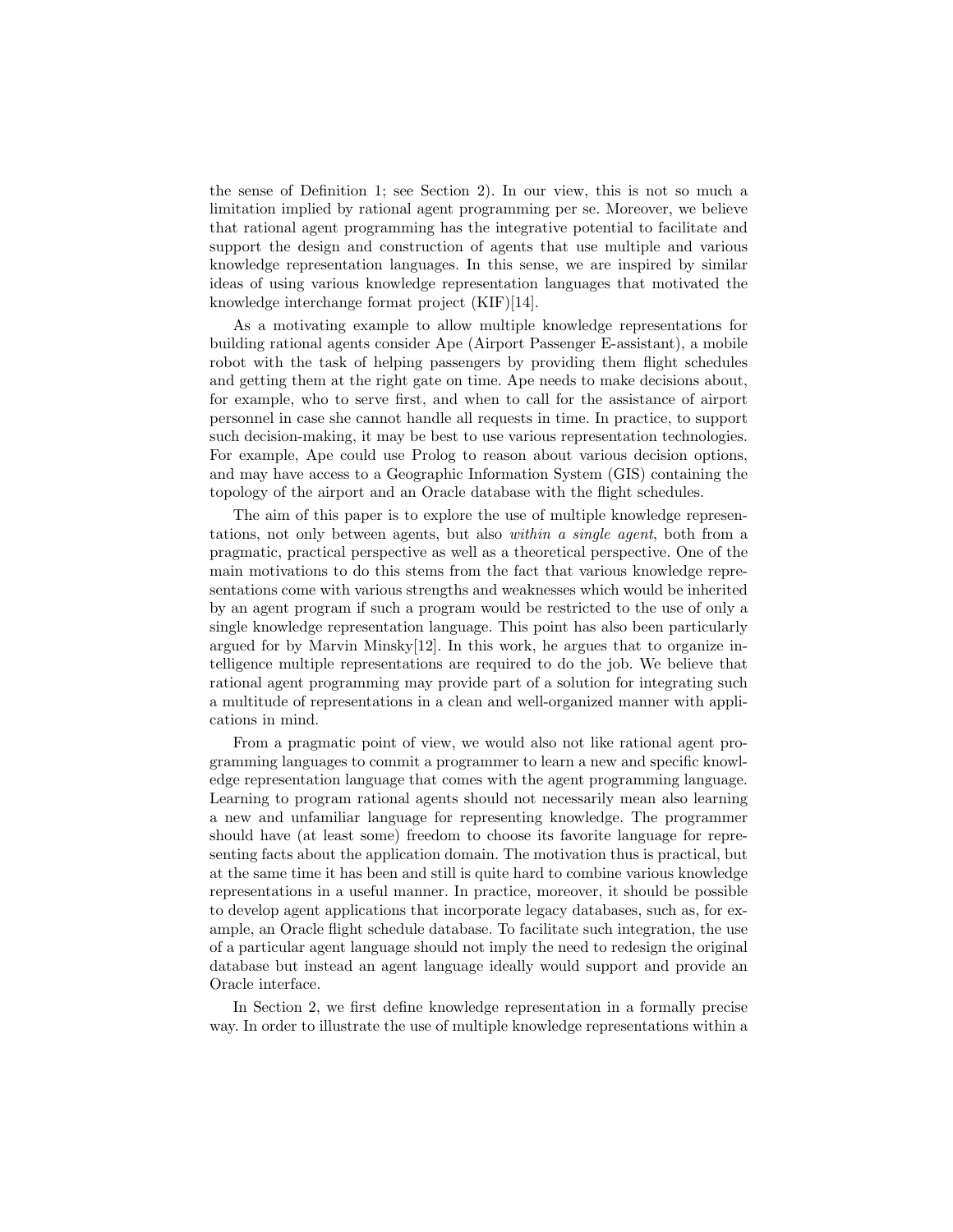single agent, we present and discuss in Section 3 the syntax and semantics of the GOAL[6] agent programming language. In Section 4, we introduce a technique to integrate different knowledge representations for the case that the beliefs and goals of a single agent are represented by means of different knowledge representations. In Section 5, we discuss another technique for the case that the belief base of a single agent is represented using different knowledge representations. Finally, in Section 6, we discuss related work and conclude the paper.

## 2 KR Technology

Our interest in this paper is in basic representation and reasoning tools such as logic, Bayesian networks, or others more than in upper ontologies or domainspecific ontologies. In [5] such representation and reasoning tools are referred to as knowledge technologies, a convention we will adopt here as well. A knowledge representation is characterized by means of five roles. Here we are particularly interested in two roles associated with knowledge technologies:

- 1. Knowledge technologies provide a fragmentary theory of intelligent reasoning, i.e. a knowledge technology defines a notion of inference that enables drawing conclusions from other available information *represented by means* of the same technology, and
- 2. Knowledge technologies provide a medium for pragmatically efficient computation, i.e. a knowledge technology provides tools and techniques to compute with (use) the representations supported by the technology.

Other roles of knowledge representations discussed in [5] as being a set of ontological commitments or as providing a medium of human expression are less important in this context. The choice of ontology presumably is application driven, whereas the integration of various representation tools into agent programming languages poses more general challenges.

For our purposes, it is useful to more formally define what a knowledge technology is. Our aim is to relate the semantics of agent programming languages with a *very generic* concept of a knowledge technology. Informally, a knowledge technology is defined here as a language with a well-defined semantics that comes with an inference relation and procedures to update information stored in a knowledge base. Though update procedures may not commonly be regarded as part of a knowledge technology, in our view providing some support and concept of updating a knowledge base to maintain a correspondence with the entities being represented is essential. Moreover, in the context of agent programming update operators are essential, which provides our main motivation to include them in our definition.

Definition 1. (Knowledge Representation Technology) A knowledge representation technology is defined as a tuple:

 $\langle \mathcal{L}, \models, \oplus \rangle$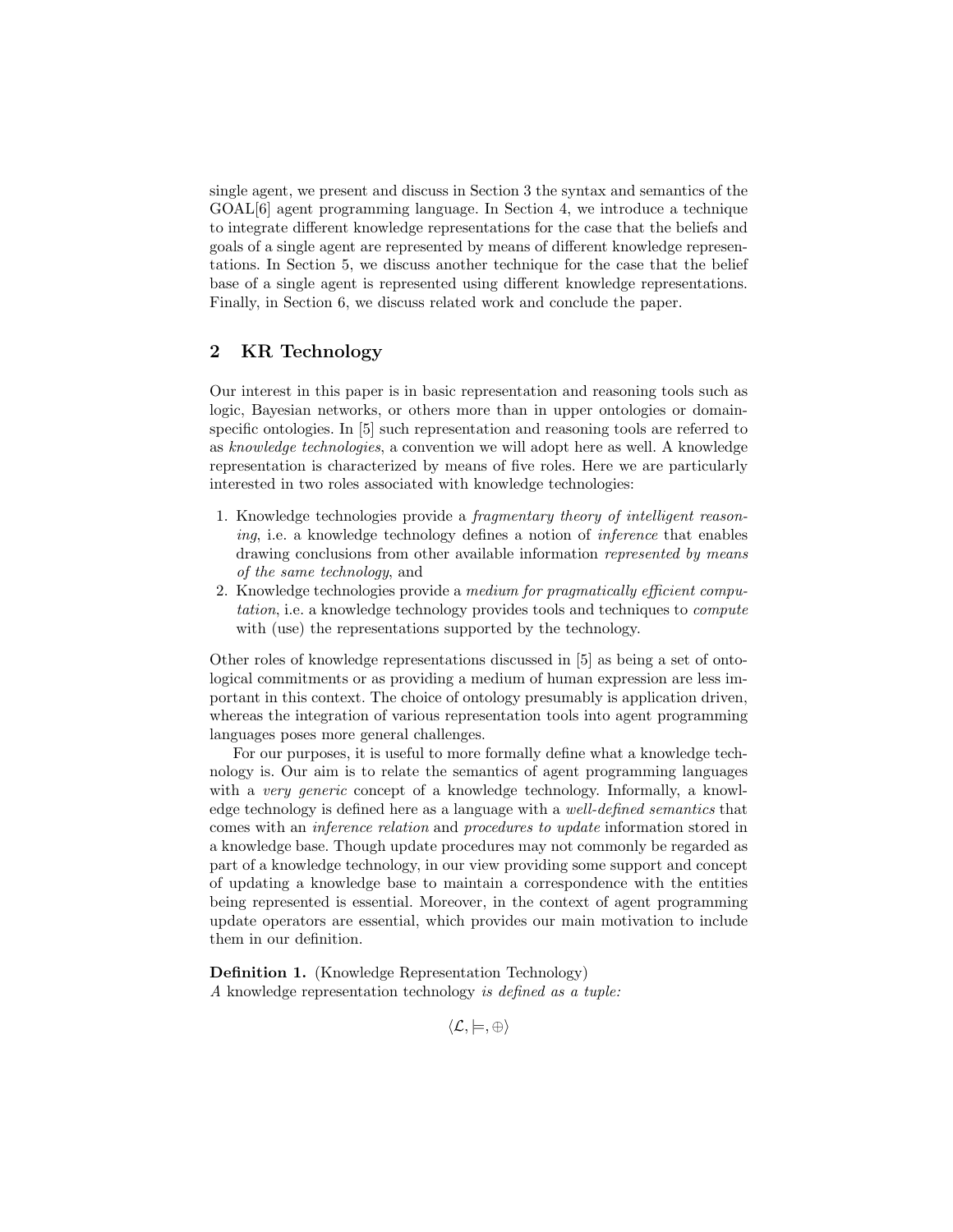where  $\mathcal L$  is a representation language which can be used to express declarative sentences, with a given set  $L_q \subseteq L$  of query expressions,  $\models : 2^L \times L_q \rightarrow \{\top, \bot\}$ is an inference relation, and  $\oplus$  :  $2^L \times L \rightarrow 2^L$  is an update operator.

Definition 1 is intentionally kept very abstract. Our concern here is with the roles that a knowledge representation can fulfill in the context of agent languages. The main roles in this context are that it can be used to represent an agent's mental states (e.g., beliefs and goals) and to query the agent's mental state, as well as that it allows for performing an update on stored representations to maintain a correspondence of the agent's mental state and its environment. These operations can be conceptualized as providing a TELL and ASK interface on a database of stored representations as discussed in [10]. We assume (though it is in our quite general setting not strictly necessary to do so) that the update operator will leave a database  $\Sigma$  unchanged if the sentence to update with is inconsistent, i.e.  $\Sigma \oplus \bot = \Sigma$  where  $\bot$  denotes falsity, and that  $\Sigma \oplus \phi$  is consistent when both  $\Sigma$  and  $\phi$  are. Information is expressed by means of *sentences* from the language that can be true or false, but we also allow for semantics that incorporate more truth values as is typical in multi-valued logic. A knowledge base, or, alternatively, simply a database, is then defined as a set of sentences from the knowledge representation language. A database may contain inconsistent information such as  $p \wedge \neg p$  in a propositional language, though we do assume that  $\perp$  can never be derived.

The use of the inference relation and update operations in defining an agent language is clarified below where we show how the semantics of an agent language can be defined in terms of these operators. In concrete agent languages the update operator typically is not a single operator  $\oplus$  but one or more operations to add and remove stored representations from a database (though it may be a single operator, as e.g. postconditions of actions can be interpreted in a STRIPSlike fashion as add/delete lists. The definition provided suits, however, for the purposes of this paper.

Some typical examples of knowledge representation technologies that fit the definition are logical languages such as first-order logic and description logics such as the Ontology Web Language (OWL), Frame languages [11], Prolog, Answer Set Programming, Constraint Programming, relational databases, and others, such as Bayesian Network also fit though the notion of an update in Bayesian Networks is rather limited and it is not common to view a Bayesian network as a database consisting of a set of sentences.

To illustrate the scope of our definition, we discuss the example of relational databases - one of the most common technologies for storing information in practice - in slightly more detail. In this case, the representational language  $\mathcal L$  can be identified with languages such as DataLog [3] or SQL. Datalog is a declarative database query language whereas SQL is a declarative language for both querying and updating relations stored in a database. SQL query formulas provide the query language  $\mathcal{L}_q$  whereas SQL update formula can be used to specify the insertion or removal of relations from a database. Finally, the SQL interpreter (the relational database engine) implements the inference relation  $\models$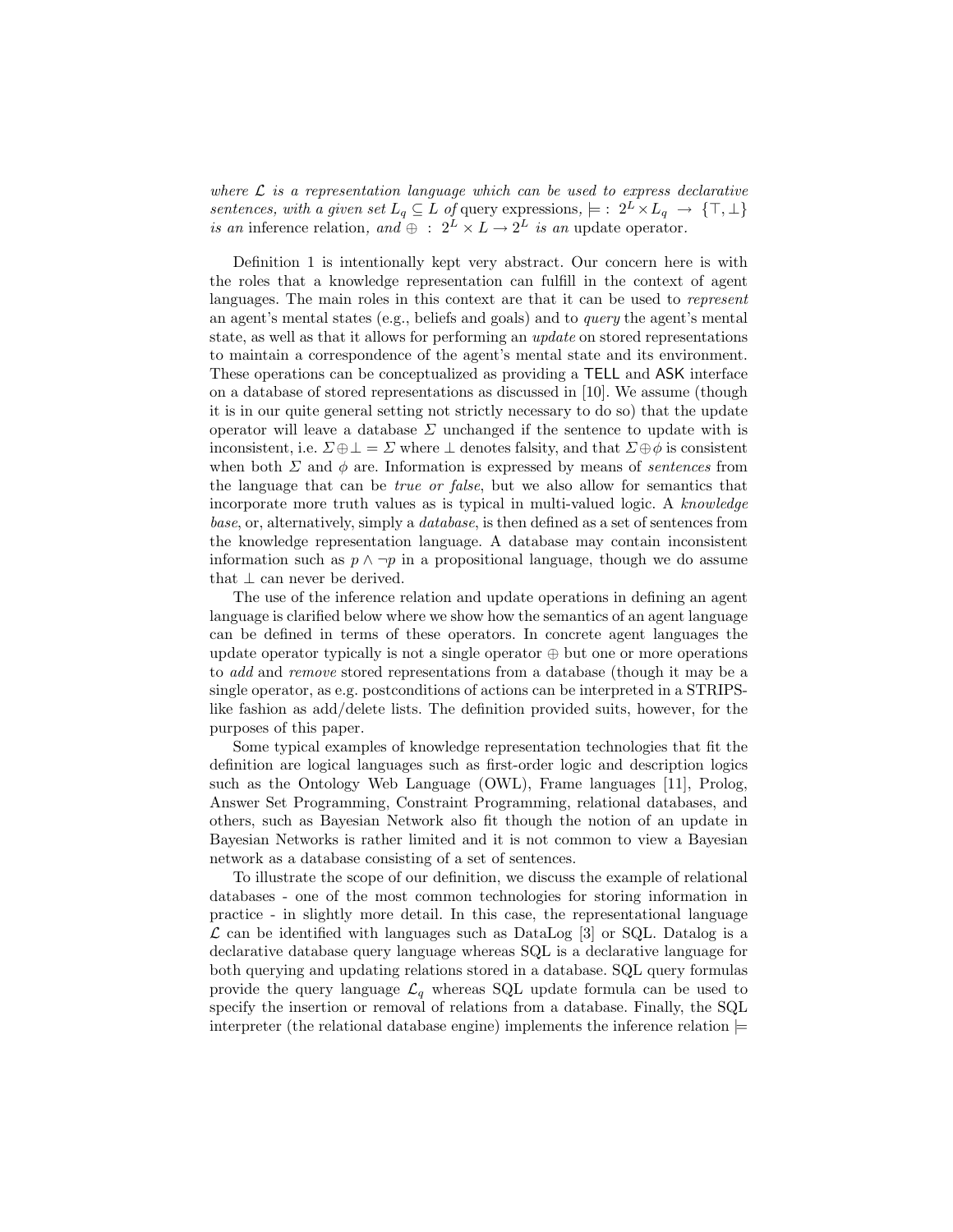and update operator ⊕. The correspondence between Datalog or SQL and the abstract KR language scheme of Definition 1 thus is rather straightforward.

## 3 Integrating Multiple KRTs into Rational Agents

The question of how to usefully integrate multiple knowledge representations into a software application in general poses several complex issues [14]. One particularly interesting question is how to facilitate the derivation of a conclusion from knowledge stored in different representations in various databases controlled or accessible by the agent. The combination of multiple knowledge technologies into a rational agent programming language, however, raises some specific issues of its own. To illustrate these, we first provide a very brief overview of the essential ingredients of the agent programming language GOAL [6], which are introduced here mainly for illustrative purposes. Only those parts of the GOAL language related to the subject of this paper are introduced. The interested reader is referred to [6] for a more extensive presentation of the language. GOAL agents as agents programmed in related agent programming languages such as 2APL, Jason, and Jadex - derive their choice of action from their *beliefs* and *goals*. Beliefs and goals are represented by means of some knowledge technology (as mentioned earlier, typically Prolog is used), and, for the purpose of this paper, it will be particularly relevant to look into the relation between these two notions.

#### 3.1 GOAL: Syntax and Semantics

The main defining features of a rational agent programming language are constructs for defining the agent's mental state, including its beliefs and goals, its action selection mechanism used by the agent to derive a choice of action from its beliefs and goals, and a commitment strategy which determines when an agent will revise its goals given its beliefs. An example of a commitment strategy is to only drop a goal when the agent believes it has been achieved, a so-called blind commitment strategy (cf. [16]). The semantic interdependence of an agent's goals and beliefs differentiate rational agent programming languages from other highlevel languages such as database languages. At the same time, however, this interdependency raises some special issues for integrating multiple knowledge representation languages into such a language. In order to clarify these issues some of the key semantic rules of GOAL that formalize these interdependencies are introduced.

In the following we use  $\langle \Sigma, \Gamma \rangle$  to denote an arbitrary mental state of a rational agent where  $\Sigma$  is the *belief base* and  $\Gamma$  is the *goal base* of the agent. Although it is usual to assume both the belief base as well as the goal base consist of sentences from a single knowledge technology (e.g. Prolog), for the purposes of this paper, we are interested in relaxing this assumption in two ways. First, the belief base and goal base do not need to be based on one and the same knowledge technology. Second, the belief base does not need to be monolithic and might instead consist of various databases based on various knowledge technologies.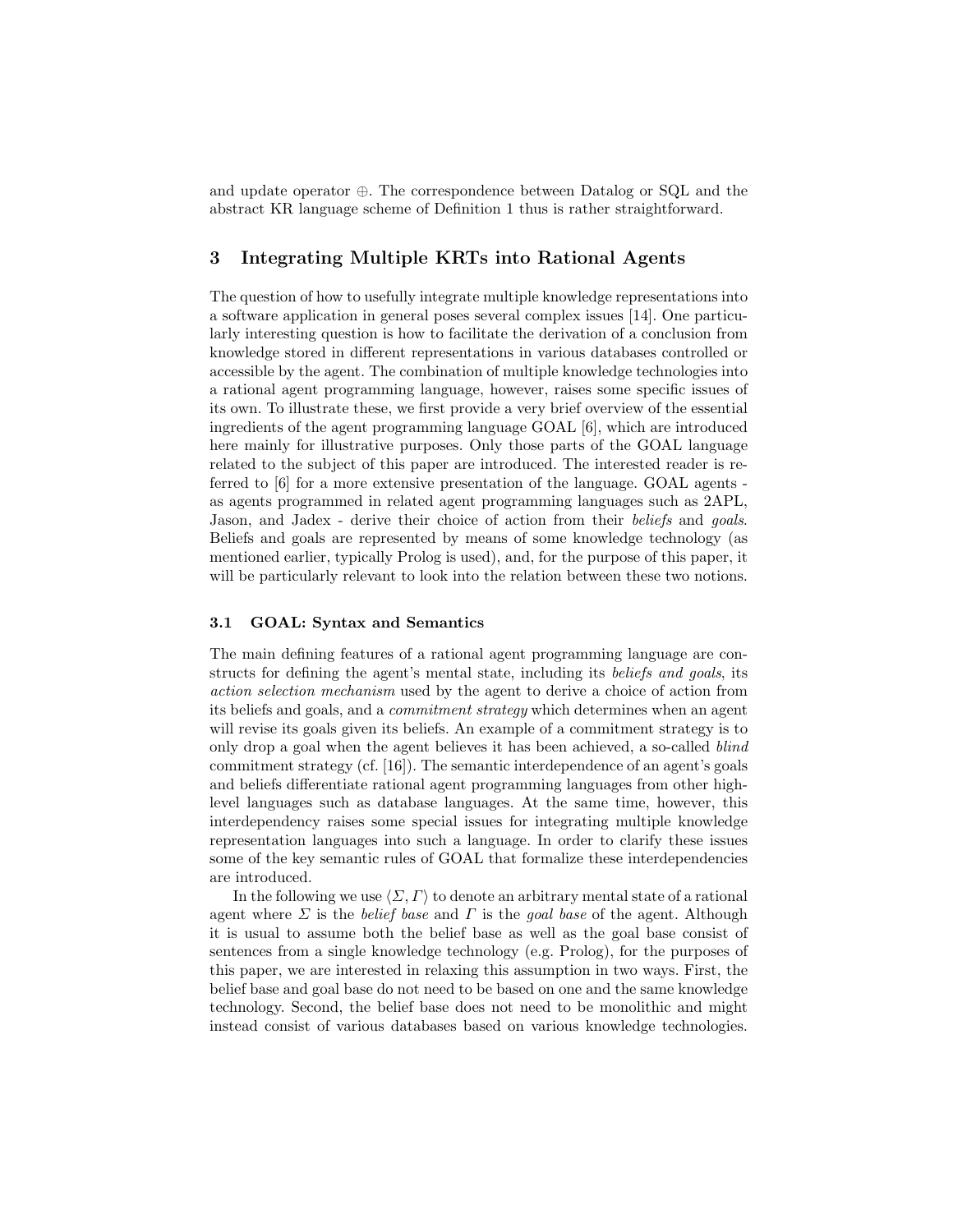(Similarly, a goal base might be based on multiple technologies, but we do not discuss this possibility explicitly in this paper since it seems less useful to us.) The issues that are introduced by relaxing this assumption can be illustrated after introducing some basic definitions.

First, we introduce a belief operator  $\text{bel}(\phi)$  and goal operator  $\text{goal}(\phi)$  and associated semantics which express that an agent has a belief or goal  $\phi$  in a mental state  $M = \langle \Sigma, \Gamma \rangle$ . These operators enable the expression of conditions on mental states of an agent. Formally, a mental state condition is a boolean combination of belief and goal conditions, i.e.

$$
m ::= \mathbf{bel}(\phi) \mid \mathbf{goal}(\phi) \mid \neg m \mid m \land m
$$

The semantics of simple belief and goal conditions is defined next. In the standard way these can be extended to handle boolean combinations.

#### Definition 2. (Semantics of Mental State Conditions)

Let  $M = \langle \Sigma, \Gamma \rangle$  be a mental state. Then the semantic clauses for bel and goal are provided by:

- $M \models \text{bel}(\phi) \text{ iff } \Sigma \models \phi$
- $-I M \models \textbf{goal}(\phi) \text{ iff } \exists \gamma \in \Gamma \text{ s.t. } \gamma \models \phi \text{ and } \Sigma \not\models \phi.$

According to this definition, an agent has a belief  $\phi$  if  $\phi$  is entailed by the agent's belief base and a goal  $\phi$  if and only if  $\phi$  is entailed "locally" from its goal base (i.e. from one of the agent's goals in its goal base) but does not follow from its belief base. What is important in this context to note is that this semantic clause requires us to both verify whether  $\phi$  is entailed by the goal base as well as the belief base.

Second, we introduce a transition rule which defines the operational ("execution step") semantics for GOAL agents. This transition rule defines when the agent can perform an action. The execution of an action involves updating the agent's mental state and to formally define it we need a transition function  $\mathcal{T}(\mathbf{a}, \Sigma)$ . Presumably, this transition function can be defined in terms of the update operators associated with the knowledge representation language used to specify the belief base, e.g. we could define the function by  $T(a, \Sigma) = \Sigma \oplus \psi$ where  $\psi$  is a postcondition of action **a**.

#### Definition 3. (Action Execution Rule)

Let  $\langle \Sigma, \Gamma \rangle$  be a mental state, c be a conditional action of the form if  $\varphi$  then a where  $\varphi$  is a mental state condition. Then the execution of the conditional action c is defined by:

$$
\frac{\langle \Sigma, \Gamma \rangle \models \varphi}{\langle \Sigma, \Gamma \rangle \longrightarrow \langle \Sigma', \Gamma' \rangle}
$$

where:  $\Sigma' = \mathcal{T}(\mathbf{a}, \Sigma)$ , and  $\Gamma' = \Gamma \setminus \{ \gamma \in \Gamma \mid \Sigma' \models \gamma \}.$ 

This rule defining the semantics of action execution also "implements" the blind commitment strategy discussed above. In the absence of other facilities to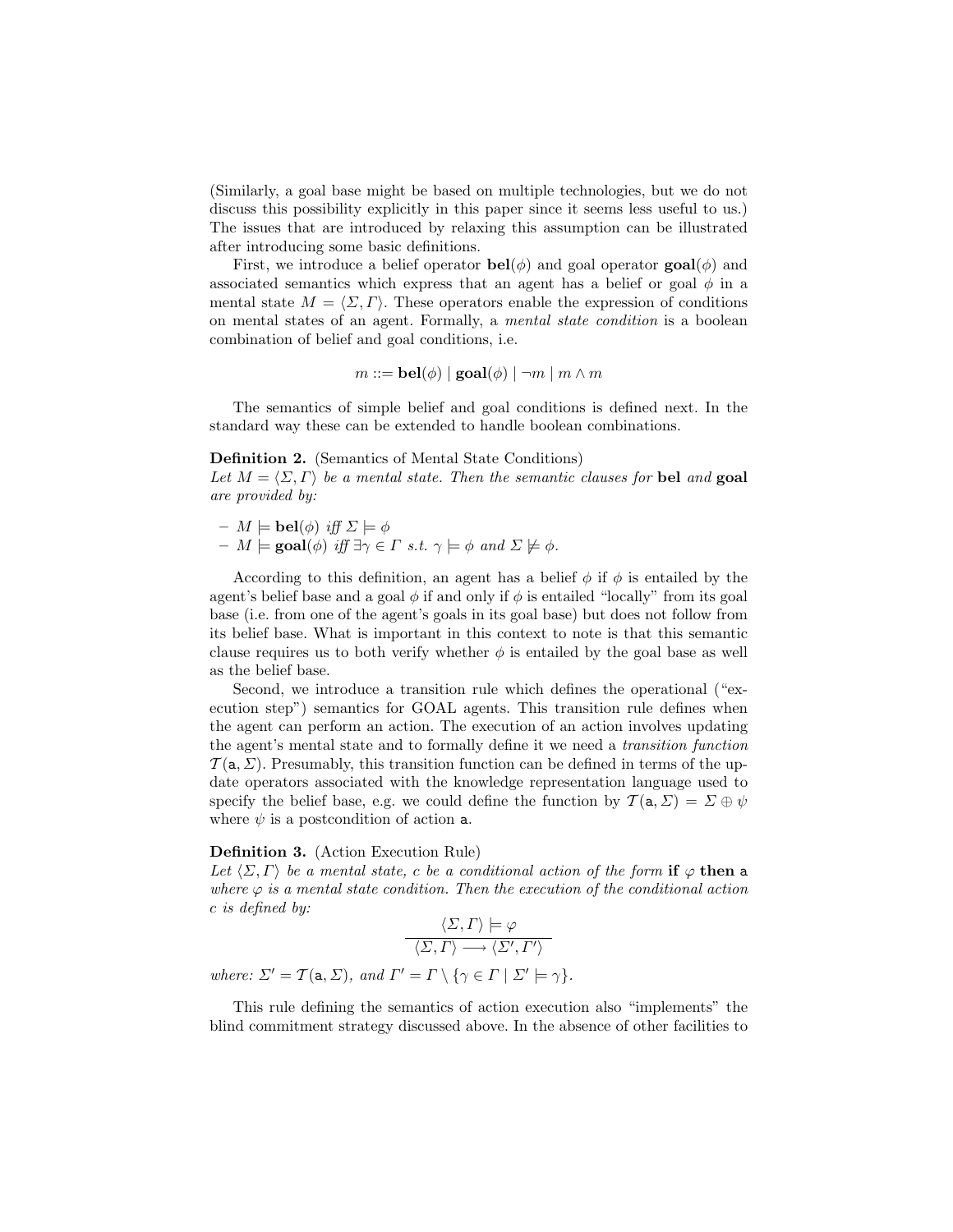modify goals, an agent will drop a goal  $\gamma$  only if it is believed to be achieved (i.e.  $\Sigma \models \gamma$ ). This automatic update of the goal base requires that each goal in the goal base is checked against the belief base to verify if it has been achieved (though in practice more efficient implementations are possible).

The semantics introduced above enables us to introduce the issues raised by introducing multiple knowledge technologies into a rational agent more precisely. First, by allowing the belief base and the goal base to be based on different knowledge technologies (but still assuming each uses a single technology) we need a means to relate these technologies. The reason is that Definition 3 requires an agent to verify whether its goals  $\gamma$  have been achieved by verifying whether they are entailed by its belief base  $\Sigma$ . Definition 3 thus requires that a query  $\gamma$  specified using one knowledge technology can be resolved using a database  $\Sigma$ based on another knowledge technology.

Second, by allowing a belief base to consist of multiple databases (i.e.  $\Sigma =$  $D_1 \times \ldots \times D_n$ ) using different knowledge technologies the question arises what it means to query such a belief base. It may be useful to decompose an agent's belief base into several databases in practice, e.g. to integrate legacy databases, but how does the agent derive a conclusion that requires combining information from such a distributed set of databases?

Finally, the semantics of both Definition 2 and 3 pose certain requirements for the knowledge representation technologies used for goal bases. The point is that both definitions require that a goal base can be viewed as a set, either to check whether an element of the goal base entails some formula, or to remove achieved goals from the goal base (Df. 2). Though most logic-based knowledge technologies do support such a view not all do so naturally. For example, it is not clear how a Bayesian network could be viewed as a set, and, in practice, even Prolog systems allow for multiple occurrences of facts. Although the latter issue is easily circumvented, the use of Bayesian networks to represent goals in a goal base is practically excluded. In the remainder, we will assume that goal bases are always implemented with a KRT that allows for set-theoretic view of its associated databases.

There are several options to deal with the issues discussed above. It is unlikely that there is one and only one unique best solution for handling these issues. Our strategy here therefore will be to discuss some of the more promising options. We do not claim to discuss an exhaustive list of options. Our main interest is in the specific issues that are raised when dealing with the problem of combining different knowledge representations in the context of agent programming and our objective is to provide some generic solutions to be able to usefully combine knowledge representations into a rational agent.

A natural first suggestion is that if it would be possible to somehow translate one knowledge representation into another one. In that case, below we show that some of the issues specific to rational agents can be solved using translation operators. In the next section some variations on this topic are explored.

A second suggestion explored in this paper is to use so-called bridge rules to connect knowledge stored in various databases (or contexts) and derive a new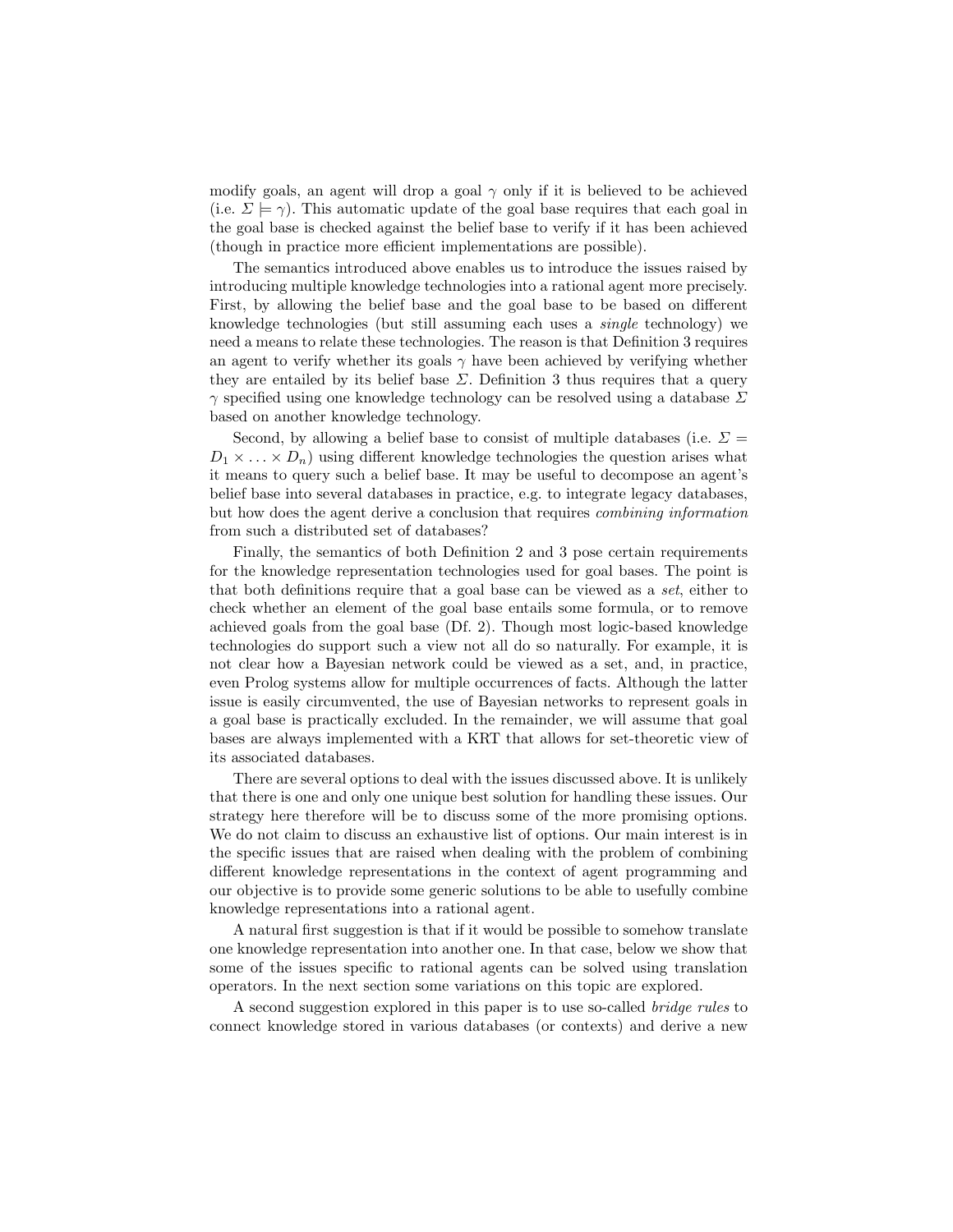conclusion from those knowledge sources much in the spirit of multi-context logic [9]. This technique is discussed in Section 5.

Finally, in practice it turns out that high-level programming frameworks such as agent programming languages need to be able to interface with other programming platforms such as JAVA, and others. The output of computations performed on such programming platforms as JAVA have to be incorporated into the belief and/or goal bases of an agent. In order to do so, some means of information exchange needs to be available and we discuss some of the issues with integrating data computed using other programming platforms. Since output data from e.g. a JAVA object needs to be treated as or transformed into "knowledge" that can be reasoned about by the agent, we label integrated functionality from such other platforms here "pragmatic" knowledge representations. Typically, integrated JAVA methods consist of application-specific code and data structures ("pragmatic knowledge representations"). These do not fit definition 1 but do have other benefits such as efficient data structure manipulation. Examples are OO-based technologies such as JAVA but also Object-Oriented databases and XML, for example.

## 4 A Translation Approach to Combine KRT's

In this section, we assume that the belief and goal bases of an individual agent are represented using different knowledge representation technologies. This translation approach will be applied to define the semantics of the GOAL language to fit multiple KRT's. This approach is based on the assumption that the expressions of one knowledge representation language can be translated to expressions of the second language by means of a translation operator.

**Definition 4.** (translation operator) Let  $L_1$  and  $L_2$  be two knowledge representation languages. A translation operator  $\tau$  from  $L_1$  to  $L_2$  is a function from  $L_1$ to  $L_2$ . The translation operator can be defined on sets of formula as follows:  $\tau(\{\phi_1,\ldots,\phi_n\}) = \{\tau(\phi_1),\ldots,\tau(\phi_n)\}.$ 

A translation operator can be used to connect knowledge representation technologies with each other if their entailment relations and update operators impose the same structures on the set of language expressions.

**Definition 5.** (KRT translation operator) Let  $\mathcal{K}_1 = \langle L_1, \models_1, \oplus_1 \rangle$  and  $\mathcal{K}_2 =$  $\langle L_2,\models_2,\oplus_2\rangle$  be two knowledge representation technologies and  $\tau^{\mathcal{K}_1\rightarrow\mathcal{K}_2}:L_1\rightarrow$  $L_2$  be a translation operator. Then,  $\tau$  is a KRT translation operator from  $\mathcal{K}_1$  to  $\mathcal{K}_2$  iff

$$
- \forall \Lambda \subseteq L_1, \forall \phi \in L_1 : \Lambda \models_1 \phi \rightarrow \tau(\Lambda) \models_2 \tau(\phi)
$$
  

$$
- \forall \Lambda \subseteq L_1, \forall \phi \in L_1 : \tau(\Lambda \oplus_1 \phi) = \tau(\Lambda) \oplus_2 \tau(\phi)
$$

We write  $\tau$  instead of  $\tau^{\mathcal{K}_1 \rightarrow \mathcal{K}_2}$  if it is clear that  $\tau : \mathcal{K}_1 \rightarrow \mathcal{K}_2$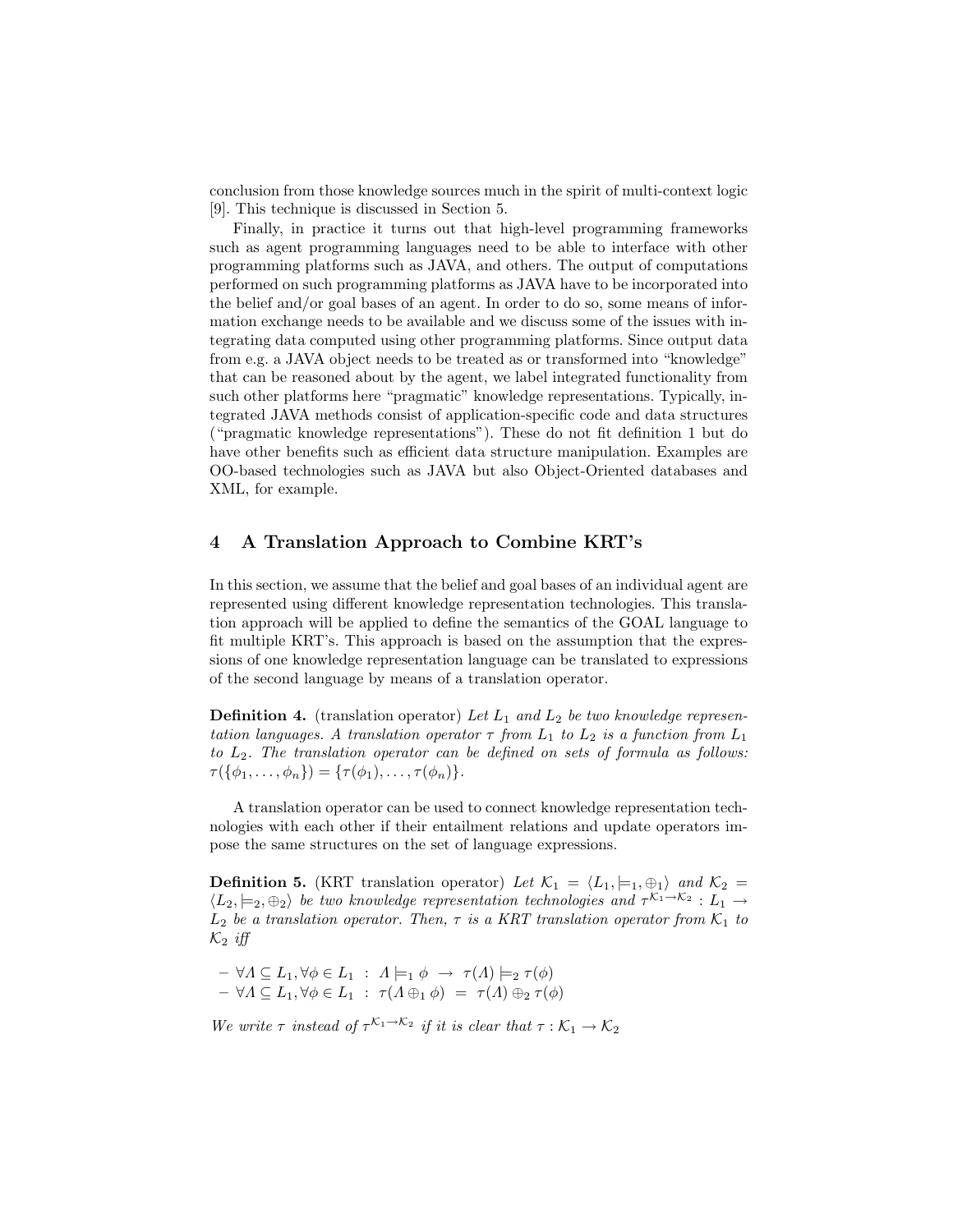In this paper, we will use a particular knowledge representation technology which is based on a propositional language, its corresponding well-known entailment relation and an update operator. Using this specific knowledge representation technology, we can study some logical properties of other knowledge representation technologies and investigate their behaviors when they are used in agent programming languages.

**Definition 6.** (Logically founded KRT) Let  $\mathcal{K}_p = \langle L_p, \models_p, \oplus_p \rangle$  be the propositional knowledge representation technology, where  $L_p$  is the language of propositional logic,  $\models_p$  is its corresponding entailment relation, and  $\oplus_p$  is an update function that satisfies some reasonable belief update postulates, amongst which the consistency preservation property.

Let  $\mathcal{K} = \langle L, \models, \oplus \rangle$  be an arbitrary knowledge representation technology. K is called logically founded if and only if there exists a KRT translation operator  $\tau$ from  $\mathcal{K}_p$  to  $\mathcal{K}$ . Moreover, we say  $\Lambda \subseteq L$  is  $\tau$ -consistent only if  $\tau(\Lambda)$  is consistent.

The choice of propositional language in the above definition is not strict. In fact, we may use an expressive but computational subset of predicate logic or KIF[14]. We use the propositional language to simplify the presentation of the relevant part of our approach. In the rest of this section, we use the translation operator and present two ways to adapt the semantics of the GOAL programming language.

#### 4.1 Intermediate KRT Translation Approach

One approach is to assume that an agent programming language comes with a propositional knowledge representation technology without assuming how the belief and goal bases are represented. The proposition knowledge representation technology is used to express the query and update expressions. For example, in the GOAL programming language, the propositional formulae are used to implement the pre- and post-conditions of actions without making any assumption on the belief and goal languages. We call such a programming language generic.

In particular, one and the same language for query expressions (e.g., a propositional language  $L_p$ ) is assumed, whereas the representation languages used to represent the belief and goal bases may differ from each other and from the generic language  $L_p$  embedded in the agent language. The entailment relation for the propositional language  $L_p$  is well-known. Moreover, various update operators are studied for propositional language and some postulates are proposed that should be valid for such operators. For example, if we consider only propositional atoms and their negations, then an update operator can be defined in terms of addition and deletion of atoms.

Additionally we assume that the knowledge representation technologies used for beliefs and goals are logically founded. This implies that there exists a KRT translation operator that maps propositional expressions to the expressions of the languages used in the knowledge representation technologies. In order to illustrate this approach, we apply it to the GOAL programming language. The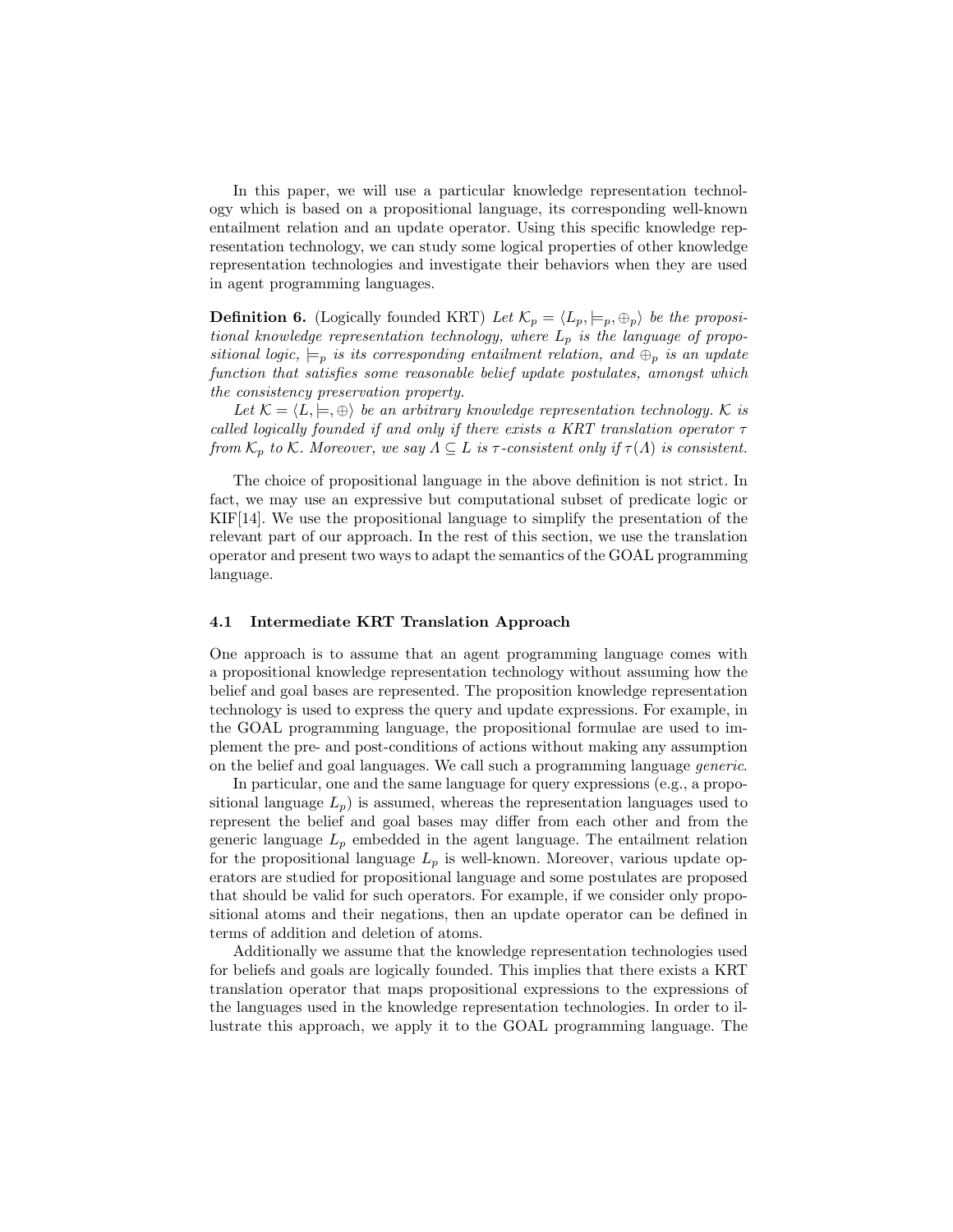semantic clauses of the GOAL programming language as defined above can be modified to allow for the integration of multiple knowledge representation technologies.

**Definition 7.** (Semantics for Generic GOAL) Let  $\mathcal{K}_b = \langle L_b, \models_b, \oplus_b \rangle$  and  $\mathcal{K}_g =$  $\langle L_q, \models_q, \oplus_q \rangle$  be logically founded KRT, based on KRT translation operator  $\tau_b$  and  $\tau_q$ , respectively. Let also  $M = \langle \Sigma, \Gamma \rangle$  be a mental state with  $\Sigma \subseteq L_b$ ,  $\Gamma \subseteq L_q$ ,  $\phi \in L_p$  be a proposition, and  $c = \textbf{if } \varphi \textbf{ then } \mathbf{a}$  be a conditional action. Let  $\psi \in L_p$ be a proposition representing the postcondition for action a. The semantics of the generic GOAL language can be defined as follows:

 $- M \models \text{bel}(\phi) \text{ iff } \Sigma \models_b \tau_b(\phi)$  $-I M \models \text{goal}(\phi)$  iff  $\exists \gamma \in \Gamma : \gamma \models_a \tau_b(\phi)$  and  $\Sigma \not\models_b \tau_b(\phi)$ – Action execution:

$$
\langle \Sigma, \Gamma \rangle \models \varphi
$$

$$
\langle \Sigma, \Gamma \rangle \longrightarrow \langle \Sigma', \Gamma' \rangle
$$

where:  $\Sigma' = \Sigma \oplus_b \tau_b(\psi)$  $\Gamma' = \Gamma \setminus \{ \tau_g(\psi) \in \Gamma \mid \Sigma' \models_b \tau_b(\psi) \}$ 

The semantics of the GOAL programming language as defined above has some interesting properties. In particular, despite using different knowledge representation technologies for belief and goal bases, it can be shown that when executed the agent's belief base remains consistent if the initial belief base of the agent is consistent. Moreover, it can be shown that the agent will never have goals that are already achieved.

**Proposition 1.** Let  $\mathcal{K}_b = \langle L_b, \models_b, \oplus_b \rangle$  and  $\mathcal{K}_g = \langle L_g, \models_g, \oplus_g \rangle$  be logically founded KRT based on  $\tau_b$  and  $\tau_q$ , respectively. Let  $\langle \Sigma_0 \subseteq L_b, \Gamma_0 \subseteq L_q \rangle$  be an agent's initial state, and  $\langle \Sigma_i, \Gamma_i \rangle$  (for  $i > 0$ ) be a state generated by executing the agent according to the semantics as defined above. Then,

 $-$  if  $\Sigma_0$  is  $\tau_b$ -consistent then  $\Sigma_i$  is  $\tau_b$ -consistent for  $i > 0$  $-$  if  $\Sigma_i \models_b \tau_b(\phi)$  then  $\Gamma_i \not\models_g \tau_g(\phi)$  for  $\phi \in L_p$  and  $i > 0$ .

An advantage of this approach is that agent programs, which are implemented in the generic version of the GOAL programming language, are independent from the employed knowledge representation technologies. Consequently, changing the employed knowledge representation technologies requires only a modification of the translation operators such that nothing needs to be changed in the agent programs. Furthermore, an agent program can be designed before a final choice for a specific knowledge representation technology is made. A disadvantage is that we should specify the translation operator in terms of the set of belief queries which can be a large set.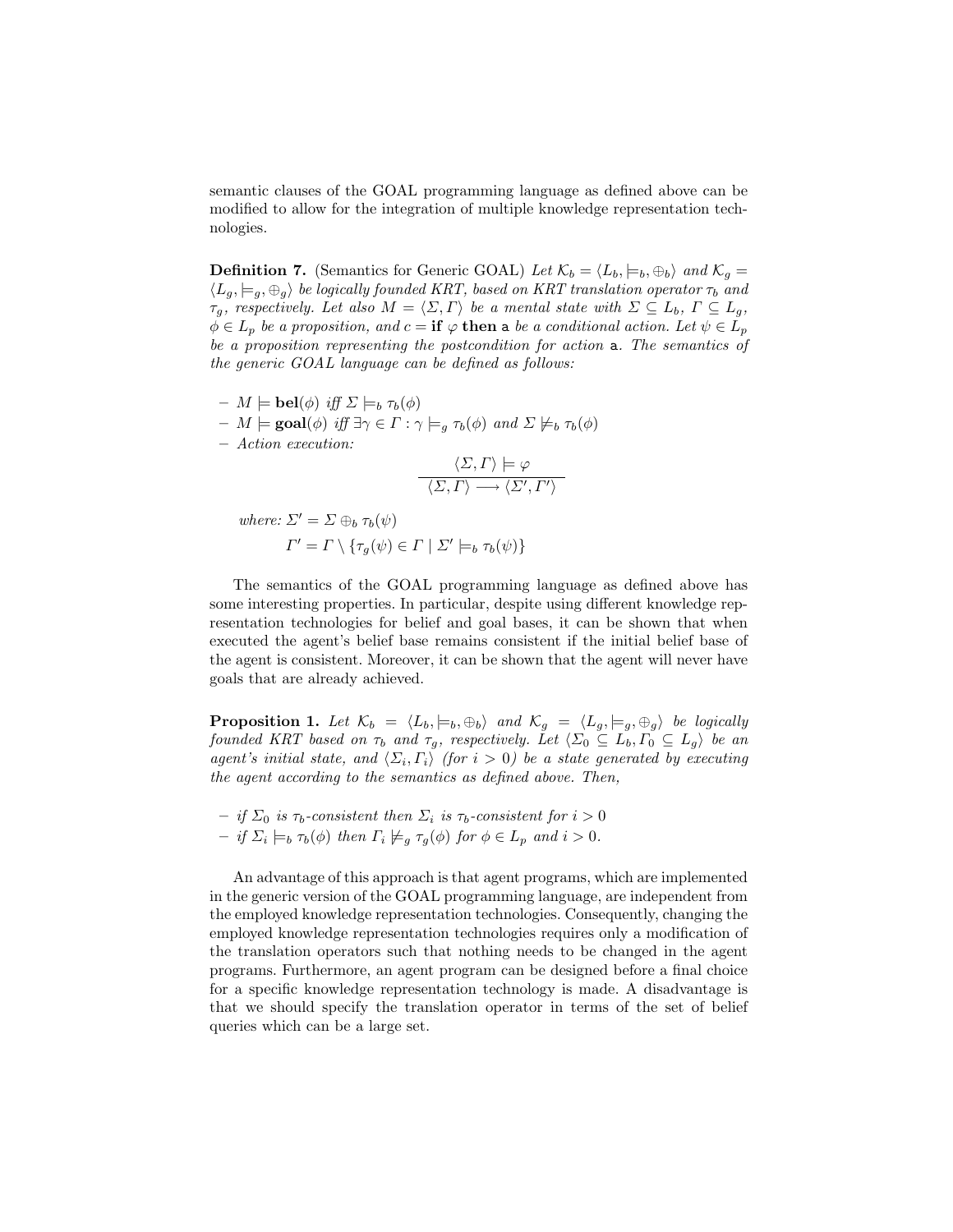#### 4.2 Direct KRT Translation Approach

In this subsection, we assume that the adapted agent programming language is defined in terms of two distinct knowledge representation technologies, one to implement the belief base and its corresponding query expressions and one to implement the goal base and its corresponding query expressions. The idea is thus to represent each mental attitude (goals and beliefs) and its corresponding queries with one and the same knowledge representation technology. In this approach, the knowledge representation technologies form integral constituents of the definition of the agent programming language. We illustrate this approach by applying it to the GOAL programming language. As the query languages depend on the knowledge representation technologies, we first redefine the syntax of the GOAL programming language by allowing expressions of different knowledge representation technologies to be used as query expressions.

**Definition 8.** (Syntax for Multiple KRTs) Let  $L_b$  and  $L_g$  be representation languages for belief and goal expressions, respectively. Let  $\Sigma \subseteq L_b$  and  $\Gamma \subseteq L_g$ . The GOAL programming language based on Multiple KRT's can be defined as follows:

- $-$  'if  $\varphi$  then **a**', where
	- if  $\text{bel}(\phi)$  occurs in  $\varphi$ , then  $\phi \in L_b$
	- if  $\text{goal}(\phi)$  occurs in  $\varphi$ , then  $\phi \in L_q$
	- PostCondition(a)  $\in L_b$

Here we assume a translation operator that translates  $L_q$  into  $L_b$ . Given such translation operator, the semantics for the GOAL programming language can be redefined as follows.

**Definition 9.** (Semantics for Multiple KRTs) Let  $\tau : L_g \to L_b$ ,  $\mathcal{K}_b = \langle L_b, \models_b]$  $\langle A_{\bar{b}}, \oplus_{\bar{b}} \rangle$  and  $\mathcal{K}_g = \langle L_g, \models_g, \oplus_g \rangle$ . Let also  $M = \langle \Sigma, \Gamma \rangle$  be a mental state with  $\Sigma \subseteq L_b$ ,  $\Gamma \subseteq L_g$ ,  $\phi_b \in L_b$ ,  $\phi_g \in L_g$ , and  $c = \textbf{if } \varphi \textbf{ then a }$  be a conditional action. Let  $\psi \in L_g$  $L<sub>b</sub>$  be the postcondition for action  $\alpha$ . The semantics of the GOAL programming language based on Multiple KRT's can be defined as follows:

 $- M \models \text{bel}(\phi_b) \text{ iff } \Sigma \models_b \phi_b$  $- M \models \textbf{goal}(\phi_q) \text{ iff } \exists \gamma \in \Gamma : \gamma \models_q \phi_q \text{ and } \Sigma \not\models_q \tau(\phi_q)$ – Action execution:  $\langle \Sigma, \Gamma \rangle \models \varphi$ 

$$
\overline{\langle \Sigma, \Gamma \rangle \longrightarrow \langle \Sigma', \Gamma' \rangle}
$$

where:  $\Sigma' = \Sigma \oplus_b \psi$  $\Gamma' = \Gamma \setminus \{ \psi \in \Gamma \mid \Sigma' \models_b \tau(\psi) \}$ 

Like the previous approach, it is shown that the consistency of the belief base can be preserved and its relation with the goal base can be maintained.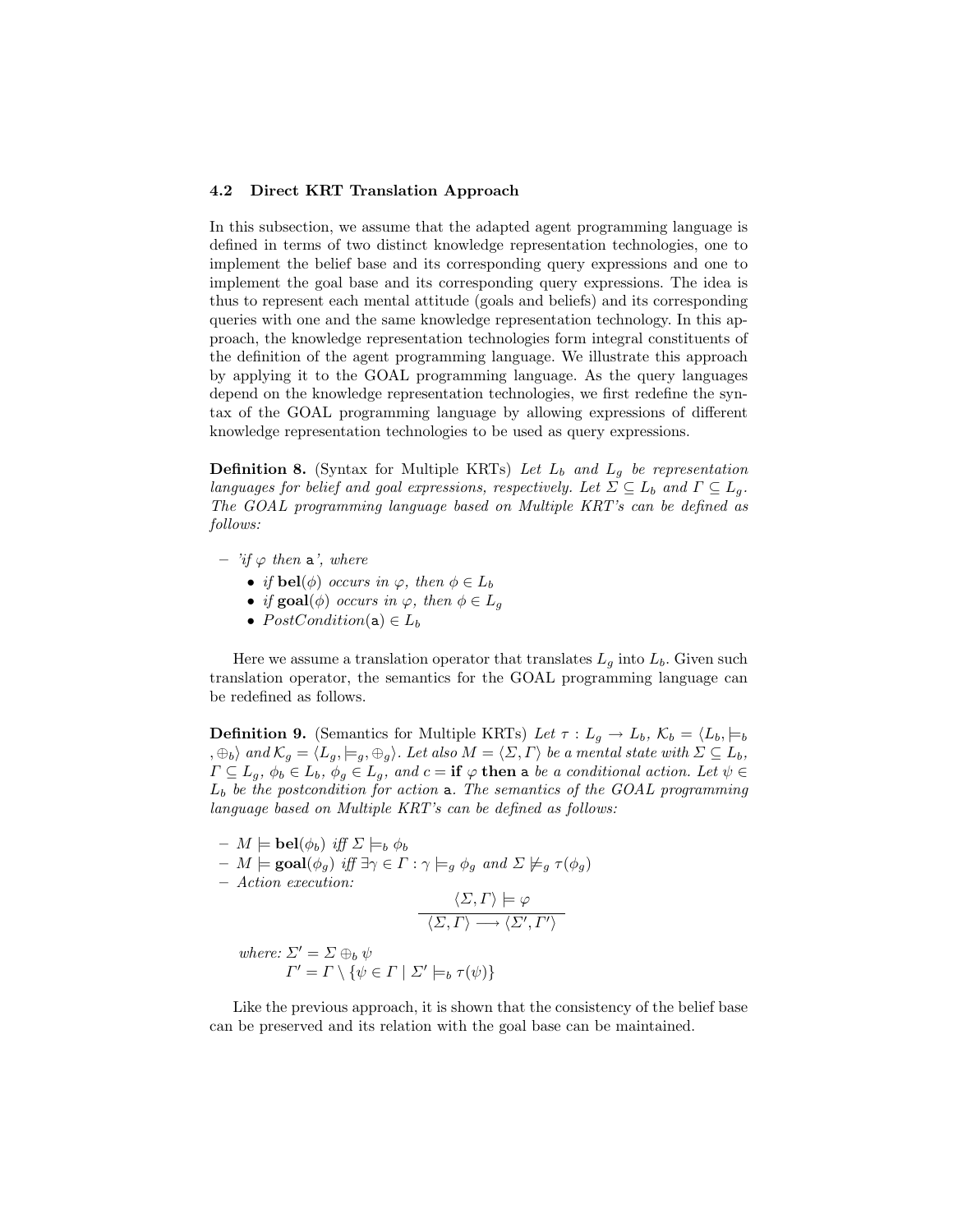**Proposition 2.** Let  $\mathcal{K}_b = \langle L_b, \models_b, \oplus_b \rangle$  be a KRT,  $\mathcal{K}_g = \langle L_g, \models_g, \oplus_g \rangle$  be logically founded based on  $\tau_p$  and let  $\tau$  be a KRT translation operator from  $L_g$  to  $L_b$ . Let also  $\langle \Sigma_0 \subseteq L_b, \Gamma_0 \subseteq L_g \rangle$  be an agent's initial state, and  $\langle \Sigma_i, \Gamma_i \rangle$  (for  $i > 0$ ) be a state generated by executing the agent according to the agent semantics as defined above. Then,

- if  $\Sigma_0$  is  $\tau_p$ -consistent then  $\Sigma_i$  is  $\tau_p$ -consistent for  $i > 0$ .
- $-$  if  $\Sigma_i \models_b \tau(\phi)$  then  $\Gamma_i \not\models_g \phi$  for  $\phi \in L_g$  and  $i > 0$ .
- $-\mathcal{K}_b = \langle L_b, \models_b, \oplus_b \rangle$  is logically founded.

An advantage of this approach is that only a translation has to be made for the goals of the agents, which are known at design time. A disadvantage is that if the employed knowledge representation technologies for the goal or belief bases are changed, not only a new translation function has to be defined, but also the code of the agent program should be updated.

## 5 Integrating Multiple KRTs into a belief base

Although in principle the techniques of translating sentences specified using different KRTs also can be applied to handle inferencing on a composed belief base that consist of multiple belief bases (cf. previous section and e.g. [14]), we propose another technique to deal with such inferencing. One reason is that translation may work well only for certain application types that use relatively small knowledge bases. Another reason is that we believe that the technique to handle multiple KRTs should facilitate drawing conclusions that combine information from several of the databases a belief base may be composed of. As a simple example, consider the airport service robot again which this time needs to give lost luggage back to a passenger. The robot will need to combine information from several databases to derive the quickest way to do this. A Prolog-like query to obtain this information might look like loc(luggage,L,passenger),loc(passenger ,P),route(L,P,R). A translation approach that has to deal with a query like this would give rise to redundant processing and search for the right source of information that can answer (part) of the query. It is a priori not clear from the query itself to identify the right database to pose (part of) the query to. A technique is needed that allows an agent programmer to "guide" the reasoning of an agent.

The approach suggested in this section proposes to connect various knowledge bases by means of so-called bridge rules. Instead of translating languages, the main idea of bridge rules is to add additional inference power on top of the two or more knowledge technologies that are to be integrated into the agent application. The mechanism to do so should also provide a means to connect pieces of knowledge represented by different knowledge technologies. The relation suggested by calling these rules bridge rules with multi-context logic is intentional [9]. Multi-context logic provides a framework that can be used to achieve our objective to integrate various knowledge technologies in the sense of Definition 1 (cf. also [8] for a similar proposal).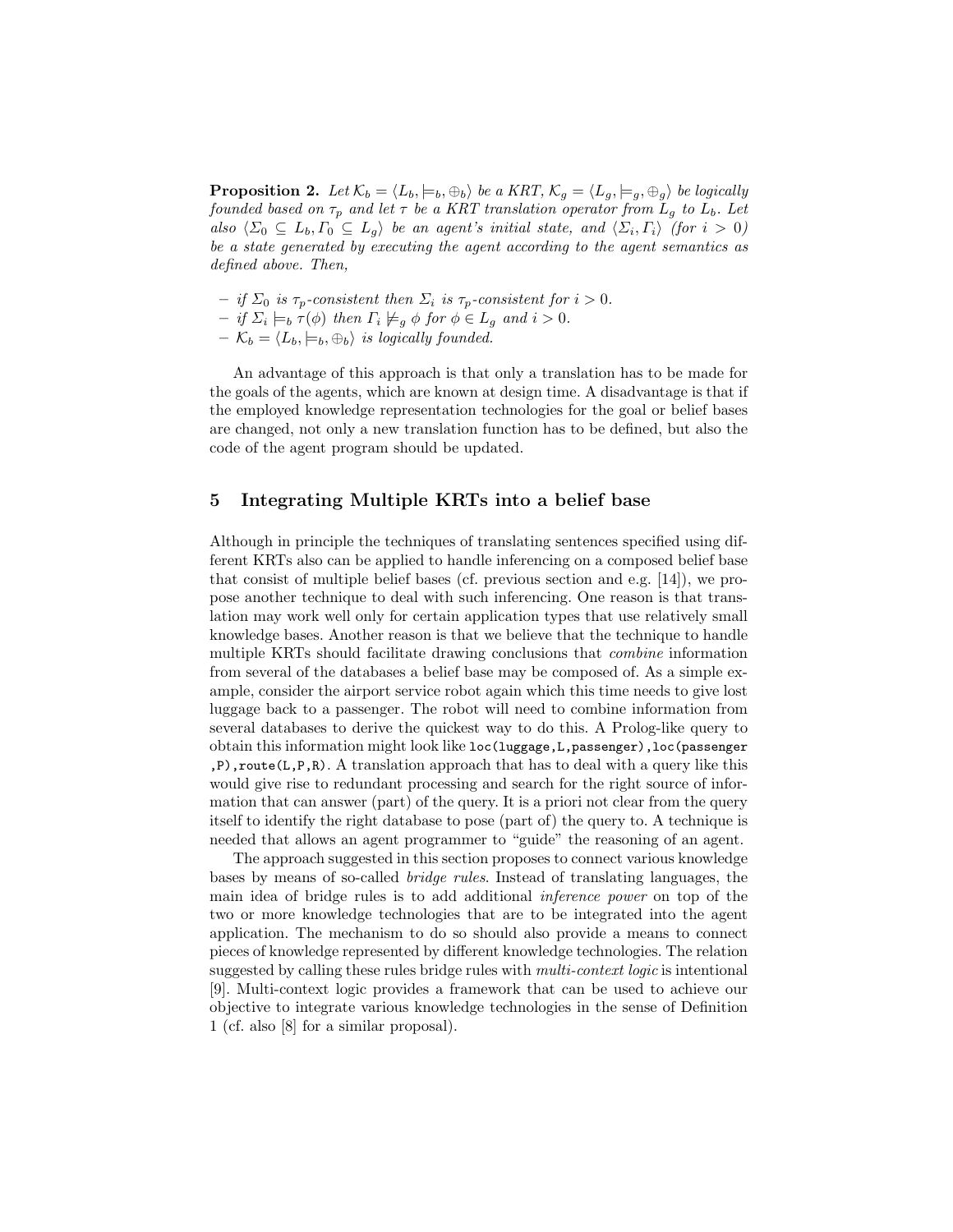Bridge rules are particular kind of inference rules. They sanction an additional inference to a conclusion represented using one knowledge technology given available inferences and associated conclusions using other knowledge technologies. More formally, a bridge rule can be defined as a rule of the following form:

$$
\varphi_1,\ldots,\varphi_2 \vdash \psi
$$

where each  $\varphi_i$  and  $\psi$  are representations from a particular knowledge representation language  $\mathcal{L}$ . The intended semantics is that a bridge rule allows the inference of  $\psi$  if all  $\varphi_i$  can be derived somehow given the inference relations  $\models_{\mathcal{K}_i}$ associated with each  $\varphi_i$ . A bridge rule thus sanctions the inference of  $\psi$  given these other inferences, and allows  $\psi$  to be used in other inferences to draw certain conclusions again. It does not require such inferences to be made, nor does it require any updates on knowledge bases or the like; these rules only provide additional inference power.

Continuing the example of the service robot, suppose information about passengers is stored "ad hoc" in the robots' belief bases implemented in Prolog, lost luggage information is stored in a SQL database, and routing information may be requested from a GIS system implemented using OO database technology. In that case, a bridge rule could be used to compute a route by directing queries to these various information sources by a rule that such as the following:

$$
loc(passenger, P),
$$
  
SELECT *L* FROM  
*lostLuggage* WHERE *Pgnr* = passenger,  

$$
mapGIS.get\_route(L, P, R)
$$
  

$$
\vdash route(R)
$$

It will be clear that the syntax of the bridge rules provides clues how to resolve a particular (part of a) query.

The idea thus is to allow a programmer to add specific bridge rules to an agent program to facilitate inferences using multiple knowledge technologies. The programmer is supposed to be able to design such rules given his knowledge about the application and the use that the various knowledge technologies have been put to. Bridge rules only add additional inference power and give rise to a new inference relation  $\models^*$ . The inference relation  $\models^*$  defines when a query  $\phi \in \mathcal{L}$  from some knowledge representation language  $\mathcal{L}$  is entailed by multiple knowledge bases using various knowledge technologies which are possibly related by a set of bridge rules B.

#### Definition 10. (Induced Inference Relation)

Let a set of knowledge bases  $KB_1, \ldots, KB_n$  with associated knowledge technologies  $\mathcal{K}_i = \langle \mathcal{L}_i, \models_i, \oplus_i \rangle$  for  $i = 1, \ldots, n$  be given. Furthermore, assume a set of bridge rules B consisting of formulas of the form  $\varphi_1, \ldots, \varphi_m \vdash \psi$  with  $\varphi_i, \psi$  each taken from one of the knowledge representation languages  $\mathcal{L}_i$ . Then the induced inference relation  $\models^*$  is defined by:

$$
KB_1, \ldots, KB_n, \mathcal{B} \models^* \phi \text{ iff } \exists i : 1 \leq i \leq n \land KB_i^* \models_i \phi
$$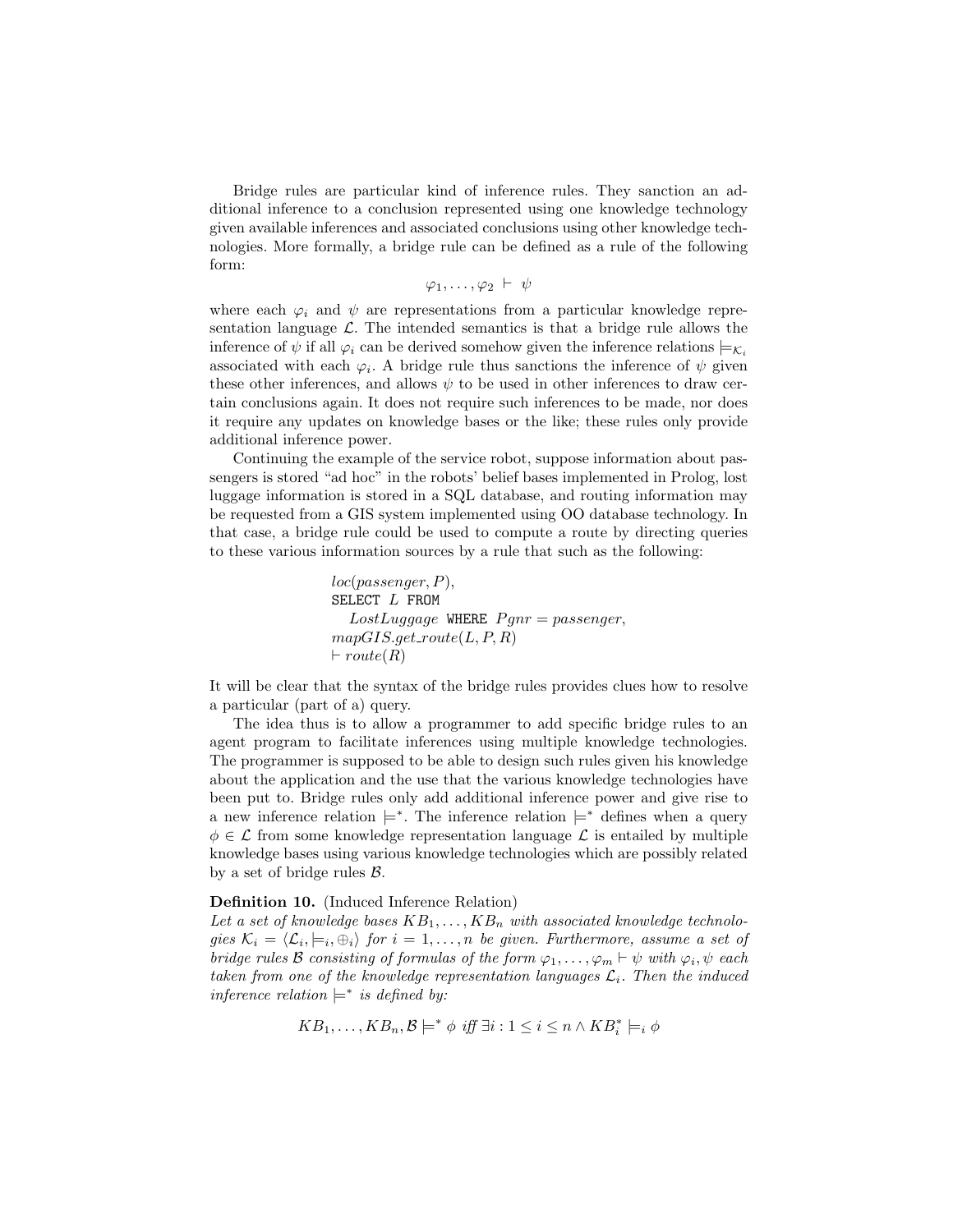where the  $KB^*_i$  are defined by simultaneous induction as the smallest set such that:

- $KB_i \subseteq KB_i^*$ , and
- whenever  $\varphi_1, \ldots, \varphi_m \vdash \psi \in \mathcal{B}$  with  $\psi \in \mathcal{L}_i$  and for all  $j = 1, \ldots, m$  there is a k such that  $KB_k^* \models_k \varphi_j$ , then  $\psi \in KB_i^*$ .

The semantics indicates that each knowledge base with an additional set of bridge rules can be computed incrementally, and that bridge rules can be viewed as a kind of completion operator. An implementation using backward chaining would make this approach a practical option for integration into agent languages.

It should be clear that a translation approach and an approach using bridge rules do not exclude each other. In fact, both can be used to address the issue discussed in the previous section - to facilitate inference when a belief base and goal base use different KRTs - as well as the issue discussed in this section handling inference in a composed belief base. Bridge rules thus can be viewed as kind of a translation operators but provide a programmer with more flexibility whereas the approach using translation operators is more generic.

## 6 Conclusion and related work

The paradigm of rational agents and multi-agent systems provides an integrative view on a multitude of topics in AI. Agents can usefully exploit the entities to strengths of various technologies, especially w.r.t. knowledge representation and control. To our knowledge, the problem of integrating heterogeneous knowledge bases in a single agent system arose in the agent-oriented programming community only recently. Most state-of-the-art agent oriented programming frameworks do prescribe employment of a single knowledge base in a fixed KR language. Most of the time it is either a logical language  $(Prolog)$ , or a programming language in which the particular framework is developed (Java). Homogeneous KBs in such systems do not pose a problem, as formulas of different KBs come from the same language, hence the same entailment/update operators can be used with them.

We are aware of only two efforts in the context of agent oriented programming which aimed at mixing heterogeneous knowledge representations in a single agent system. Project IMPACT [7] aimed at integration of heterogeneous legacy knowledge bases accessible to an agent. IMPACT treats each underlying KB as an opaque body of software code, modeled as a set of predefined functions providing access to the underlying data objects capturing a part of the current agent's (mental) state. The agent logic program consists of a set of if-then-else rules regarded as a logic program. However, as IMPACT did aim for integration of heterogeneous information sources in the first place, IMPACT agents, by default, do not maintain any stronger semantic conditions on their knowledge bases (such as e.g. blind commitment strategy). That implies no special need for translation of formulas from different KBs. In terms of approaches introduced in this paper, IMPACT can be seen as an instance of a system implementing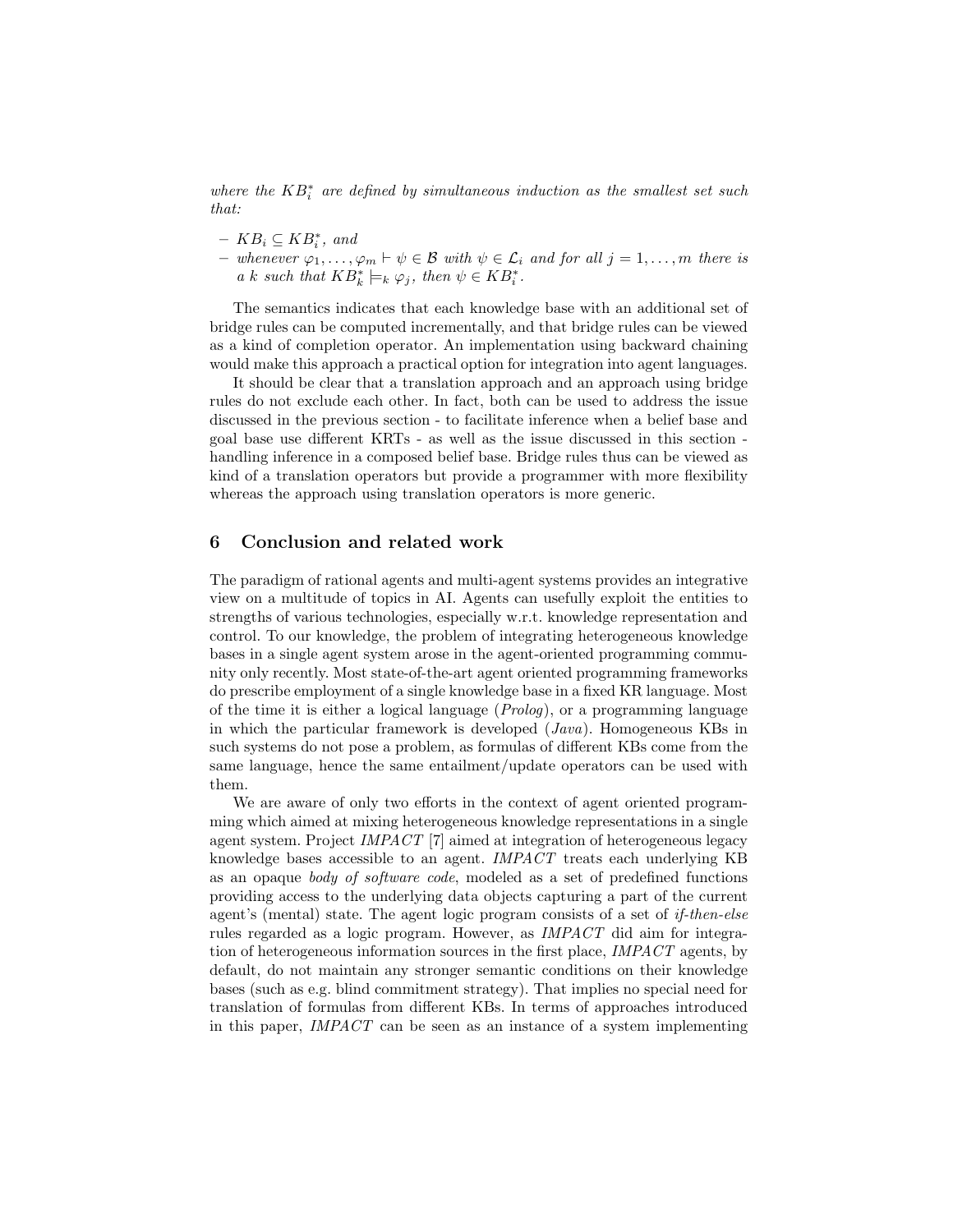a mechanism similar to bridge-rules discussed in Section 5. Modular BDI architecture [13] is another recent attempt to approach combining heterogeneous KR technologies in an BDI-inspired agent system. Even though the agent system dynamics and semantics differs from that of IMPACT, the approach to integration of heterogeneous KBs in a single agent is very similar.

In this paper we explored several approaches to integrate various knowledge representation technologies so that these can be exploited in a single agent system in a consistent way. This is as an initial attempt to study the problem. We believe that an implemented proof of concept for the presented integration approaches is necessary. We would like to emphasize that the use of propositional logic as an intermediary knowledge representation technology was for simplicity reasons and in order to focus on the problem of integration of knowledge representation technologies. We believe that for developing practical agent systems the propositional knowledge representation technology can easily be extended with first-order elements (such as variables) or even with representation technologies as developed in KIF[14].

## References

- 1. R. Bordini, J. Hübner, and R. Vieira. *Multi-Agent Programming Languages*, Platforms and Applications, chapter Jason and the Golden Fleece of agent-oriented programming. Springer, 2005.
- 2. R. H. Bordini, M. Dastani, J. Dix, and A. E. F. Seghrouchni. Multi-Agent Programming Languages, Platforms and Applications, volume 15 of Multiagent Systems, Artificial Societies, and Simulated Organizations. Kluwer Academic Publishers, 2005.
- 3. S. Ceri, G. Gottlob, and L. Tanca. What you always wanted to know about datalog (and never dared to ask). IEEE Trans. of  $KDE$ , 1(1), 1989.
- 4. M. Dastani and J. Meyer. A Practical Agent Programming Language. In Proc. of PROMAS, 2007.
- 5. R. Davis, H. E. Shrobe, and P. Szolovits. What is a knowledge representation? AI, 14(1):17–33, 1993.
- 6. F. de Boer, K. Hindriks, W. van der Hoek, and J.-J. Meyer. A Verification Framework for Agent Programming with Declarative Goals. Journal of Applied Logic, 2007.
- 7. J. Dix and Y. Zhang. Multi-Agent Programming Languages, Platforms and Applications, chapter IMPACT: A Multi-Agent Framework with Declarative Semantics. Springer, 2005.
- 8. A. Farquhar, A. Dappert, R. Fikes, and W. Pratt. Integrating Information Sources Using Context Logic. In C. Knoblock and A. Levy, editors, Information Gathering from Heterogeneous, Distributed Environments, 1995.
- 9. F. Giunchiglia and L. Serafini. Multilanguage hierarchical logics or: How we can do without modal logics. AI, 65(1):29–70, 1994.
- 10. H. Levesque. Foundations of a functional approach to knowledge representation. AI, 23:155–212, 1984.
- 11. M. Minsky. A framework for representing knowledge. In J. Haughland, editor, Mind Design, pages 95–128. MIT Press, 1981.